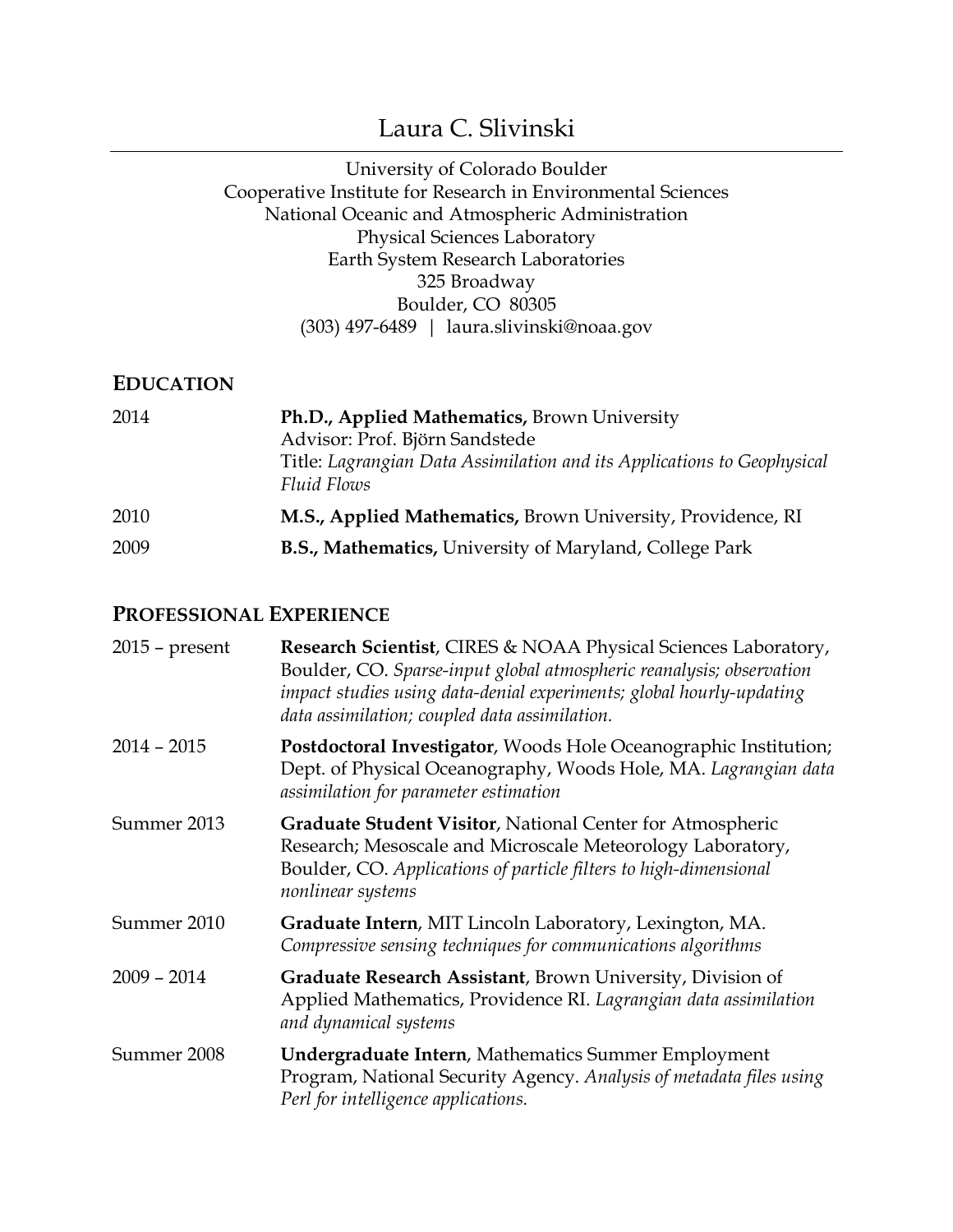# **HONORS & AWARDS**

| 2020          | <b>CIRES Silver Medal</b><br>For creating a 200-year Historic Reanalysis dataset of global weather and<br>extremes from only surface pressure and sea surface temperature<br>observations       |
|---------------|-------------------------------------------------------------------------------------------------------------------------------------------------------------------------------------------------|
| 2020          | NOAA Boulder Outreach Gold Star Award                                                                                                                                                           |
| 2015          | <b>AWM-NSF Mathematics Travel Grant for Women Researchers</b>                                                                                                                                   |
| 2014          | Stella Dafermos Prize from the Division of Applied Mathematics at<br><b>Brown University</b>                                                                                                    |
| $2006 - 2009$ | University of Maryland Gemstone Program (interdisciplinary<br>undergraduate team research project, culminating in a thesis defense)                                                             |
| $2005 - 2009$ | University of Maryland Presidential Scholarship, Distinguished<br>Scholar, Orbital Science's Kelly H. Burke Scholarship, National<br>Society of Collegiate Scholars, Mortar Board Honor Society |

# **TEACHING EXPERIENCE**

| 2019          | Guest lecturer, University of Colorado Boulder<br>Applied mathematics course on data assimilation<br>"Inflation and localization in practice: Reconstructing 200 years of<br>weather" |
|---------------|---------------------------------------------------------------------------------------------------------------------------------------------------------------------------------------|
| $2010 - 2011$ | <b>Teaching assistant</b> , Brown University<br>Probabilistic and Deterministic Models for Operations Research,<br>Statistical Inference I                                            |
| $2007 - 2009$ | <b>Tutor, University of Maryland</b><br>Algebra I, Calculus I, Calculus II                                                                                                            |
| $2007 - 2008$ | <b>Teaching assistant, University of Maryland</b><br>Algebra I and II                                                                                                                 |

# **PROFESSIONAL SERVICE**

| May - Jul. 2021                       | <b>Writing Mentor, Significant Opportunities in Atmospheric</b><br>Research and Science (SOARS) undergraduate research program |
|---------------------------------------|--------------------------------------------------------------------------------------------------------------------------------|
| Feb. 2020<br>Oct. 2019 -<br>Dec. 2020 | Panelist, Boulder High School visit to NOAA ESRL<br>Mentor, U. of Maryland Gemstone Alumni Mentor & Partner<br>Program         |
| Jul. 2019                             | Poster judge, UCAR Summer Intern Research Poster Session                                                                       |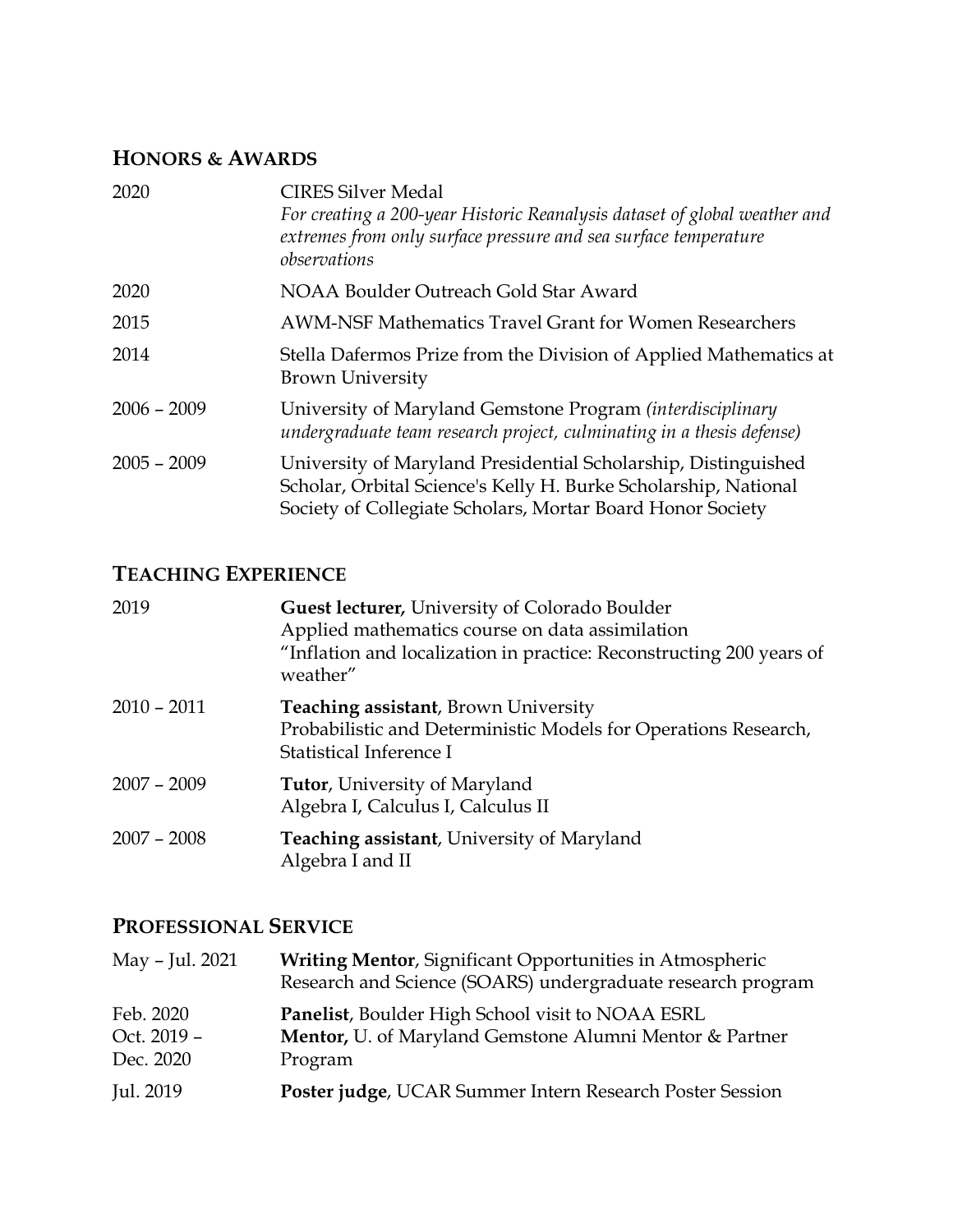| $2018$ – present | Co-administrator, Advancing Reanalysis website (reanalyses.org)                                                                                                                                                                                |
|------------------|------------------------------------------------------------------------------------------------------------------------------------------------------------------------------------------------------------------------------------------------|
| Jul. 2018        | Invited speaker, UNAVCO's intern career circle                                                                                                                                                                                                 |
| Mar. 2017, 2018  | <b>Volunteer and career mentor, Denver Museum of Nature and</b><br>Science's Girls and Science Day                                                                                                                                             |
| Dec. 2016, 2018  | <b>Outstanding Student Presentation Award judge, AGU Fall</b><br>Meeting                                                                                                                                                                       |
| Feb. 2016        | <b>Session moderator, AGU Ocean Sciences Meeting</b>                                                                                                                                                                                           |
| May 2015         | <b>Mini-symposium organizer,</b> "Applications of Ensemble Data<br>Assimilation Methods to Climate Processes" at the SIAM<br>Conference on Applications of Dynamical Systems (approx. 15)<br>people in attendance)                             |
| Apr. 2014        | Mini-symposium co-organizer, "Data Assimilation in Atmospheric<br>and Oceanographic Processes" at the SIAM Conference on<br>Uncertainty Quantification (approx. 15 people in attendance)                                                       |
| $2014$ – present | Peer-reviewer for Monthly Weather Review, Journal of Climate, Ocean<br>Modelling, Journal of Advances in Modeling Earth Systems, Climate<br>Dynamics, Atmosphere; internal reviewer for NOAA/PSL; grant<br>proposal reviewer for NSF and SNSF. |

## **PEER-REVIEWED PUBLICATIONS**

- **Slivinski, L. C.**, G. P. Compo, P. D. Sardeshmukh, J. S. Whitaker, and 36 coauthors, 2021: An evaluation of the performance of the 20th Century Reanalysis version 3. *J. Climate* 34(4): 1417–1438. https://doi.org/10.1175/JCLI-D-20-0505.1
- Fogt, R.L., C.P. Belak, J.M. Jones, **L.C. Slivinski**, and G.P. Compo, 2021: An assessment of early 20th century Antarctic pressure reconstructions using historical observations. *Int. J. Climatol.* 41 (Suppl. S1): E672–E689. https://doi.org/10.1002/joc.6718
- Robertson, F. R., J.B. Roberts, M.G. Bosilovich, A. Bentamy, C.A. Clayson, K. Fennig, M. Schröder, H. Tomita, G.P. Compo, M. Gutenstein, H. Hersbach, C. Kobayashi, L. Ricciardulli, P. Sardeshmukh, and **L.C. Slivinski**, 2020: Uncertainties in Ocean Latent Heat Flux Variations over Recent Decades in Satellite-Based Estimates and Reduced Observation Reanalyses. *J. Climate* 33: 8415–8437. https://doi.org/10.1175/JCLI-D-19-0954.1
- **Slivinski, L.C.,** G.P. Compo, J.S. Whitaker, P.D. Sardeshmukh, and 42 coauthors, 2019: Towards a more reliable historical reanalysis: Improvements for version 3 of the Twentieth Century Reanalysis system. *Quarterly Journal of the Royal Meteorological Society* 145:2876-2908. https://doi.org/10.1002/qj.3598 *[Invited.]*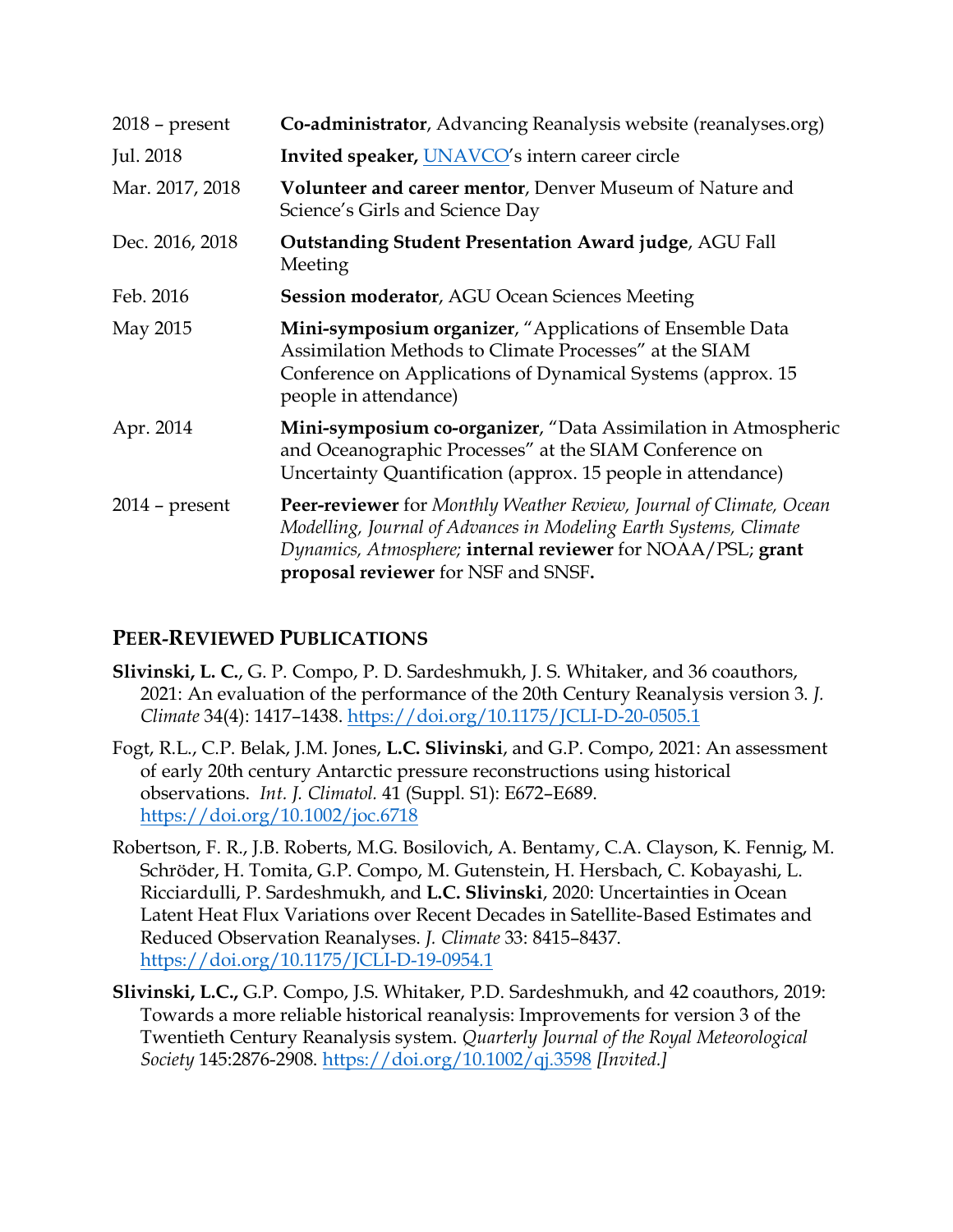- **Slivinski, L.C.,** G.P. Compo, J.S. Whitaker, P.D. Sardeshmukh, J.-W. A. Wang, K. Friedman, C. McColl, 2019: What is the impact of additional tropical observations on a modern data assimilation system? *Monthly Weather Review* 147, 2433-2449*.*  https://doi.org/10.1175/MWR-D-18-0120.1
- Wang, J.-W. A., P.D. Sardeshmukh, G.P. Compo, J.S. Whitaker, **L.C. Slivinski**, C.M. McColl, and P.J. Pegion, 2019: Sensitivities of the NCEP Global Forecast System. *Monthly Weather Review* 147, 1237 – 1256. https://doi.org/10.1175/MWR-D-18- 0239.1
- **Slivinski, L.C.,** 2018: Historical reanalysis: what, how, and why*? Journal of Advances in Modeling Earth Systems* 10, 1736 – 1739. https://doi.org/10.1029/2018MS001434 *[Invited.]*
- Dole, R.M., J.R. Spackman, M. Newman, G.P. Compo, C.A. Smith, L.M. Hartten, J.J. Barsugli, R.S. Webb, M.P. Hoerling, R. Cifelli, K. Wolter, C.D. Barnet, M. Gehne, R. Gelaro, G.N. Kiladis, S. Abbott, E. Akish, J. Albers, J.M. Brown, C.J. Cox, L. Darby, G. de Boer, B. DeLuisi, J. Dias, J. Dunion, J. Eischeid, C. Fairall, A. Gambacorta, B.K. Gorton, A. Hoell, J. Intrieri, D. Jackson, P.E. Johnston, R. Lataitis, K.M. Mahoney, K. McCaffrey, H.A. McColl, M.J. Mueller, D. Murray, P.J. Neiman, W. Otto, O. Persson, X. Quan, I. Rangwala, A.J. Ray, D. Reynolds, E.R. Dellaripa, K. Rosenlof, N. Sakaeda, P.D. Sardeshmukh, **L.C. Slivinski**, L. Smith, A. Solomon, D. Swales, S. Tulich, A. White, G. Wick, M.G. Winterkorn, D.E. Wolfe, and R. Zamora, 2018: Advancing science and services during the 2015-16 El Niño: The NOAA El Niño Rapid Response field campaign. *Bulletin of the American Meteorological Society*, 99, 975 – 1001. https://doi.org/10.1175/BAMS-D-16-0219.1
- Thorne, P., R.J. Allan, L. Ashcroft, P. Brohan, R.J. Dunn, M.J. Menne, P.R. Pearce, J. Picas, K.M. Willett, M. Benoy, S. Bronnimann, P.O. Canziani, J. Coll, R. Crouthamel, G.P. Compo, D. Cuppett, M. Curley, C. Duffy, I. Gillespie, J. Guijarro, S. Jourdain, E.C. Kent, H. Kubota, T.P. Legg, Q. Li, J. Matsumoto, C. Murphy, N.A. Rayner, J.J. Rennie, E. Rustemeier, **L.C. Slivinski**, V. Slonosky, A. Squintu, B. Tinz, M.A. Valente, S. Walsh, X.L. Wang, N. Westcott, K. Wood, S.D. Woodruff, and S.J. Worley, 2017: Toward an integrated set of surface meteorological observations for climate science and applications. *Bulletin of the American Meteorological Society*, 98, 2680 – 2702. https://doi.org/10.1175/BAMS-D-16-0165.1
- **Slivinski, L.C**., L.J. Pratt, I.I. Rypina, M.M. Orescanin, B. Raubenheimer, J. MacMahan, and S. Elgar, 2017: Assimilating Lagrangian data for parameter estimation in a multiple-inlet system. *Ocean Modelling*, 113, 131 – 144. https://doi.org/10.1016/j.ocemod.2017.04.001
- Xia, C., C. Cochrane, J. DeGuire, G. Fan, E. Holmes, M. McGuirl, P. Murphy, J. Palmer, P. Carter, **L.C. Slivinski**, and B. Sandstede, 2017: Assimilating Eulerian and Lagrangian data in traffic-flow models. *Physica D*, 346, 59 – 72. https://doi.org/10.1016/j.physd.2017.02.004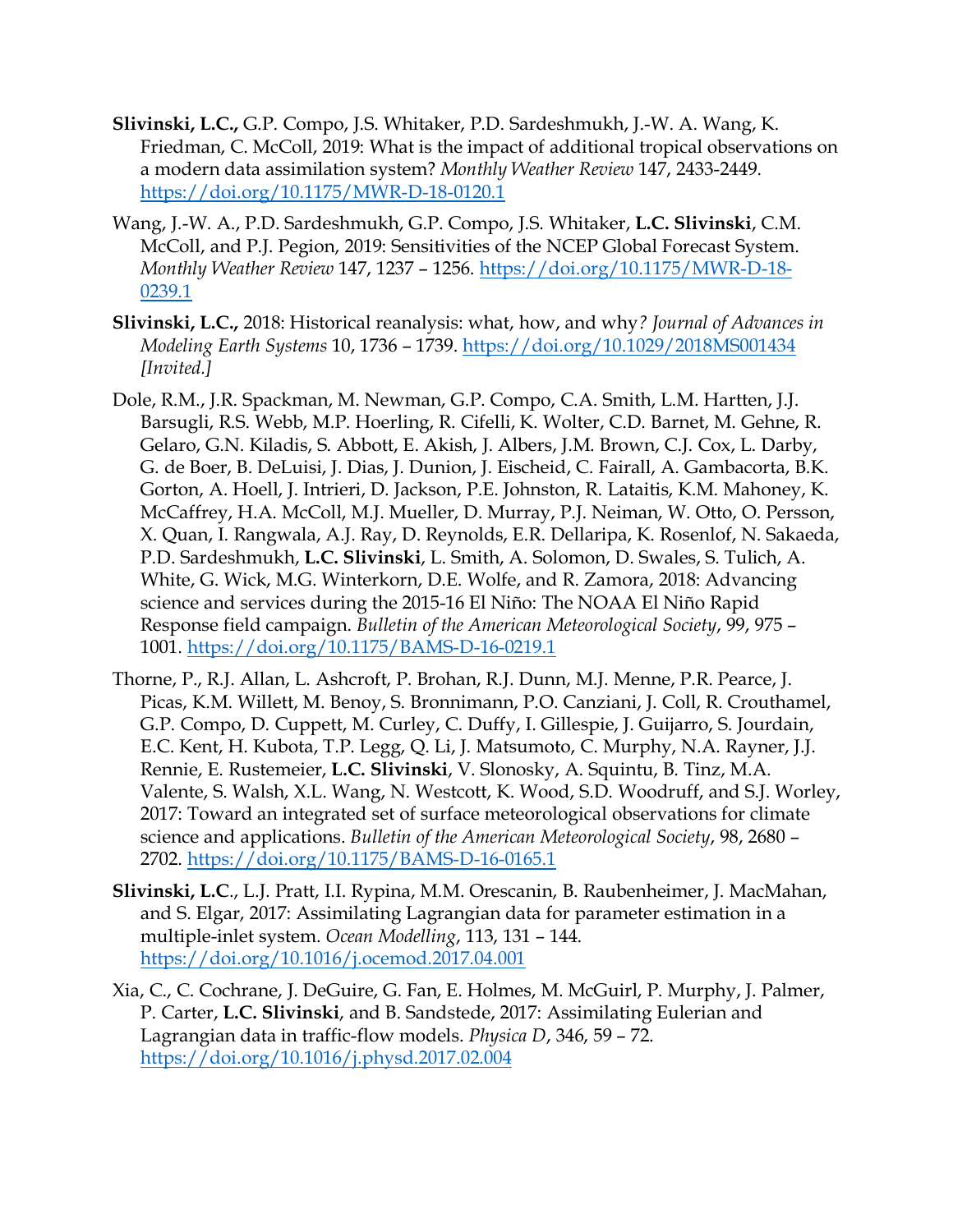- **Slivinski, L.C**., and C. Snyder, 2016: Exploring practical estimates of the ensemble size necessary for particle filters. *Monthly Weather Review*, 144(3), 861 – 875. https://doi.org/10.1175/MWR-D-14-00303.1
- **Slivinski, L.C**., E.T. Spiller, A. Apte, and B. Sandstede, 2015: A hybrid particleensemble Kalman filter for Lagrangian data assimilation. *Monthly Weather Review*, 143(1), 195 – 211. https://doi.org/10.1175/MWR-D-14-00051.1

## **OTHER PUBLICATIONS & DATASETS**

- Compo, G. P., **L.C. Slivinski**, et. al. (2019): *The International Surface Pressure Databank version 4*. Research Data Archive at the National Center for Atmospheric Research, Computational and Information Systems Laboratory. http://rda.ucar.edu/datasets/ds132.2/. Accessed 31 Oct. 2019.
- **Slivinski, L. C.,** et al. 2019. *NOAA-CIRES-DOE Twentieth Century Reanalysis Version 3*. Research Data Archive at the National Center for Atmospheric Research, Computational and Information Systems Laboratory. https://doi.org/10.5065/H93G-WS83. Accessed 31 Oct. 2019.
- **Slivinski, L.C.,** E.T. Spiller, and A. Apte, 2015: A hybrid particle-ensemble Kalman filter for high-dimensional Lagrangian data assimilation. *Dynamic Data-Driven Environmental Systems Science*. Ed. Sai Ravela, Adrian Sandu. Volume 8964 of Lecture Notes in Computer Science, pp 263-273. Springer International Publishing. https://doi.org/10.1007/978-3-319-25138-7\_24
- **Slivinski, L.C.,** A.R. Margetts, and D.W. Bliss, 2011: Sparse space-time equalization with *l*1 norm. *Asilomar Conference on Signals, Systems, and Computers*. Pacific Grove, CA. https://doi.org/10.1109/ACSSC.2011.6190282
- Cigna, J., P. Davé, C. Hickey, J. Holzberger, M. Kuhn, S. Kwok, B. O'Haver, E. Ryan, and **L. Slivinski**, 2009: Specializing pedestrian maps to address the needs of people using wheelchairs: A case study in community-sustainable information systems. *(Undergraduate Thesis.)* Available from the Digital Repository at the University of Maryland (http://hdl.handle.net/1903/9076).

## **INVITED PRESENTATIONS**

- Slivinski, L.C., G.P. Compo, J.S. Whitaker, P.D. Sardeshmukh, P. Brohan, B. Giese, C. McColl, and R. Allan, 2019: **Capturing nearly 200 years of storms in the 20th Century Reanalysis version 3.** Talk. *South America C3S Data Rescue Capacity Building Workshop and ACRE Meeting*, UTN, Buenos Aires, Argentina.
- Slivinski, L. C., A. Apte, E. Spiller, and B. Sandstede, 2018: **Recent applications of the hybrid particle-ensemble Kalman filter in Lagrangian data assimilation**. Talk. *Applied Math Department Dynamics Seminar*, Univ. of Colorado, Boulder, CO, USA.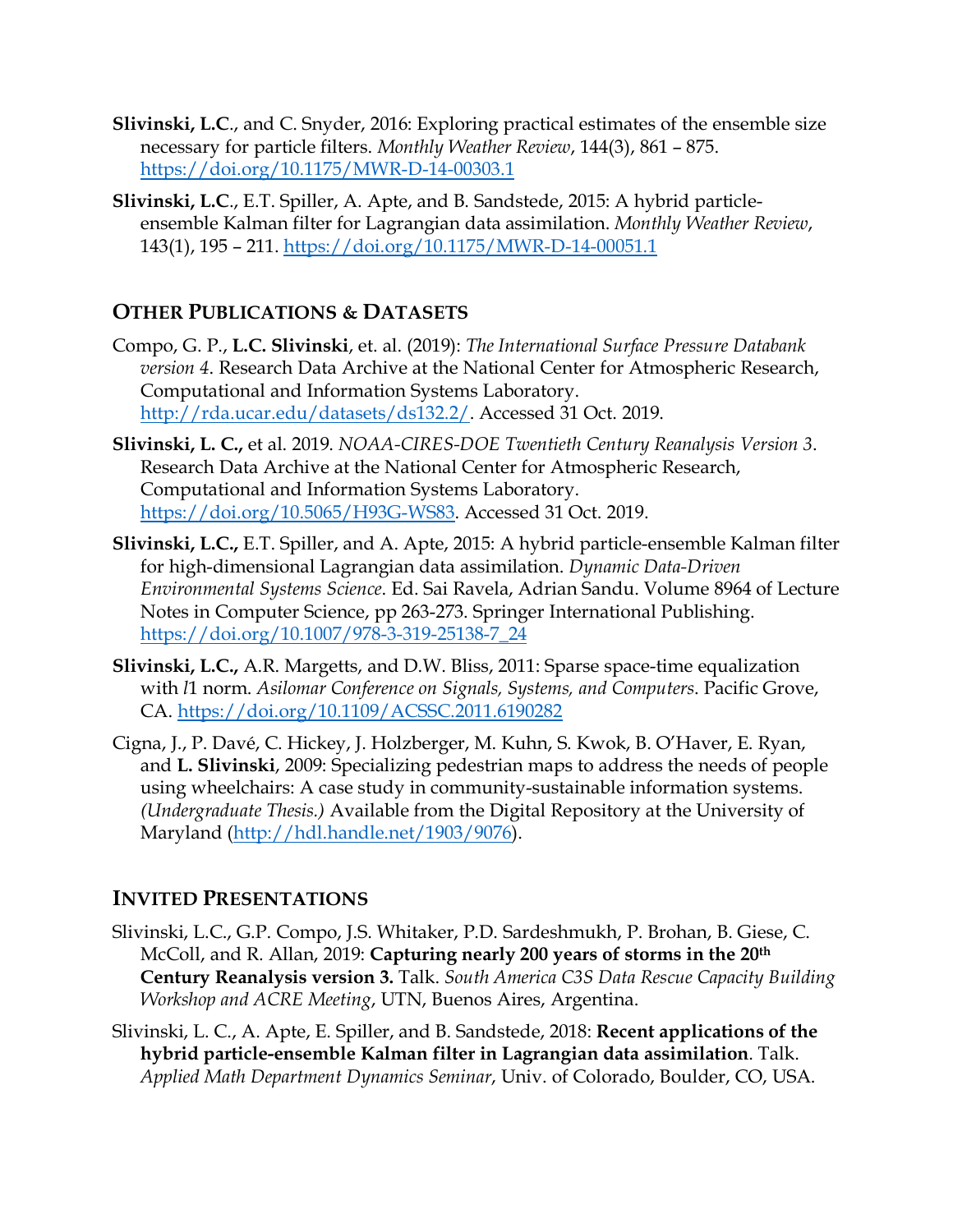- Slivinski, L.C., G. P. Compo, J. S. Whitaker, and P. D. Sardeshmukh, 2017: **Status of, and plans for, the 20th Century Reanalysis**. Talk. *The 10th Atmospheric Circulation Reconstructions over the Earth Workshop*, Auckland, New Zealand.
- Slivinski, L.C., G. P. Compo, J. S. Whitaker, and P. D. Sardeshmukh, 2017: **Improvements in the 20th Century Reanalysis version 3**. Talk. *5th International Conference on Reanalysis*, Rome, Italy.
- Slivinski, L.C., G. P. Compo, P. D. Sardeshmukh, J. S. Whitaker, J.-W. A. Wang, K. Friedman, and C. McColl, 2017: **The impact of observations on data assimilation: Results from data-denial experiments**. Talk. *NOAA EN3R PSD-NCEP Workshop*, College Park, MD, USA.
- Slivinski, L.C., G. P. Compo, J. S. Whitaker, and P. D. Sardeshmukh, 2017**: Opportunities for improvement in the Twentieth Century Reanalysis**. Talk. *Banff International Research Station Workshop*, Banff, Alberta, Canada.
- Slivinski, L.C., 2016: **An application of Lagrangian data assimilation to Katama Bay, MA**. Talk. *Mathematics and Climate Research Network webinar*.
- Slivinski, L.C., 2016: **Discussion on data assimilation**. Panelist. *Meeting on Mathematical Issues in Sea-Ice Modeling and Data Assimilation*, Nansen Environmental and Remote Sensing Center, Bergen, Norway.
- Slivinski, L.C., 2015: **Extracting the most from drifter trajectories: A method for Lagrangian data assimilation**. Talk. *Midwest Mathematics and Climate Conference*, Lawrence, KS, USA.

#### **OTHER SELECTED PRESENTATIONS**

- Slivinski, L.C., J.S. Whitaker, D. Lippi, J. Carley, G.P. Compo, C. Alexander, 2021: **Global Hourly-Updating Data Assimilation: A Work in Progress**. Talk. *American Meteorological Society Annual Meeting,* virtual.
- Slivinski, L.C., G.P. Compo, J.S. Whitaker, and P.D. Sardeshmukh, 2020: **Assimilating 200 Years of Weather: The Twentieth-Century Reanalysis Version 3 System**. Talk. *American Meteorological Society Annual Meeting*, Boston, MA, USA.
- Slivinski, L.C., G.P. Compo, J.S. Whitaker, P.D. Sardeshmukh, P. Brohan, B. Giese, C. McColl, and R. Allan, 2018: **Capturing more than 100 years of storms in the 20th Century Reanalysis version 3.** Talk. *AGU Fall Meeting*, Washington, D.C., USA.
- Slivinski, L.C., A. Apte, and E. Spiller, 2018: **Recent applications of the hybrid particleensemble Kalman filter in Lagrangian data assimilation**. Talk. *The 8th EnKF Data Assimilation Workshop*, Montreal, Quebec, Canada.
- Slivinski, L.C., G.P. Compo, J.S. Whitaker, and P.D. Sardeshmukh, 2017: **Quantifying uncertainty in the 20th Century Reanalysis version 2c, and improvements in version 3.** Poster. *AGU Fall Meeting*, San Francisco, CA, USA.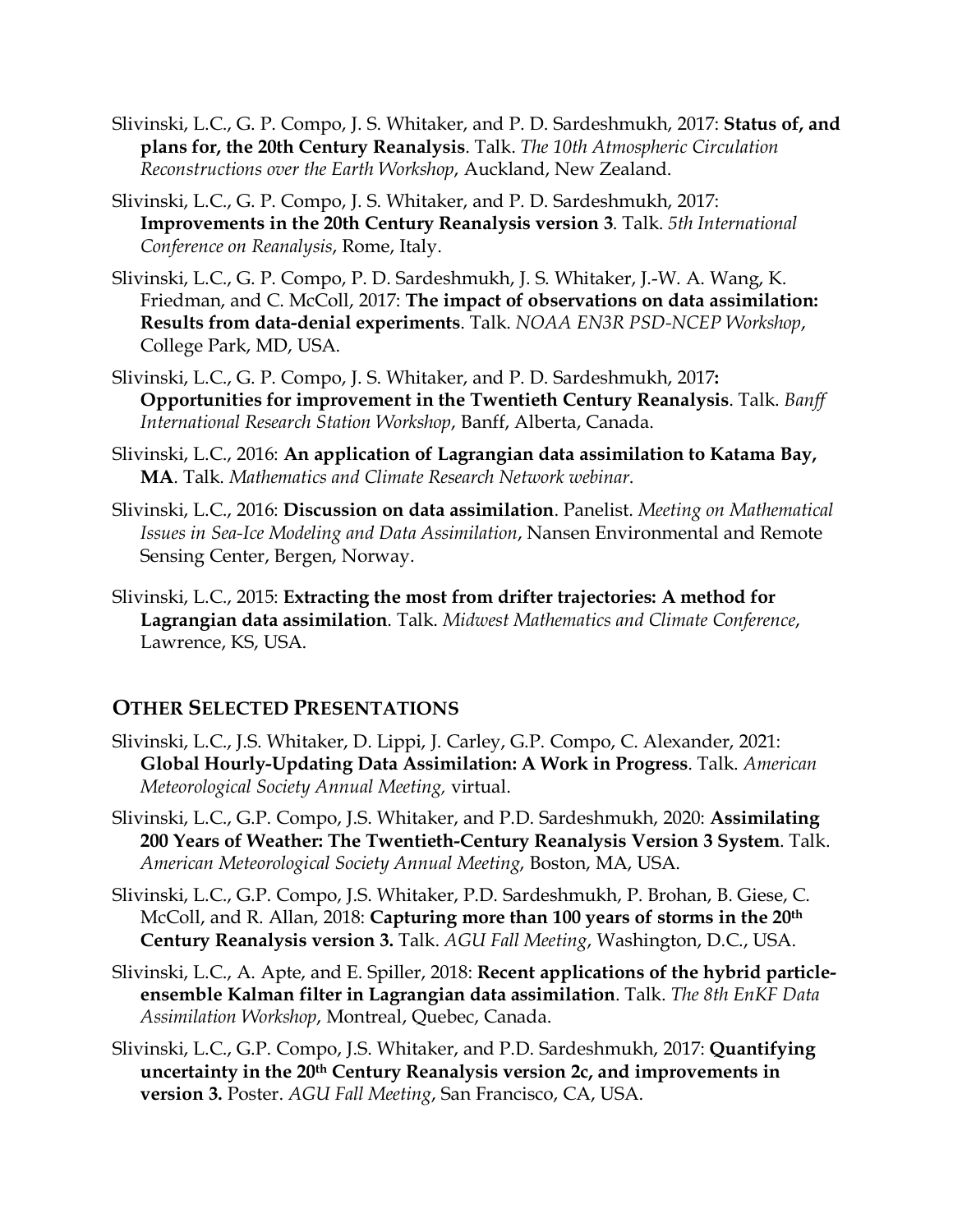- Slivinski, L.C., G.P. Compo, J.S. Whitaker, and P.D. Sardeshmukh, 2016: **Biases in the 20th Century Reanalysis version 2c and a comparison to version 3.** Talk. *9th ACRE Workshop and Historical Weather and Climate Data Forum*, University of Maynooth, Ireland.
- Slivinski, L.C., L. Pratt, I. Rypina, M. Orescanin, S. Elgar, and B. Raubenheimer, 2016: **An application of Lagrangian data assimilation to Katama Bay, MA**. Poster. *AGU Ocean Sciences Meeting*, New Orleans, LA, USA.
- Slivinski, L.C., L. Pratt, and I. Rypina, 2015: **An application of Lagrangian data assimilation to Katama Bay, MA**. Talk. *SIAM Conference on Applications of Dynamical Systems*, Snowbird, UT, USA.
- Slivinski, L.C., L. Pratt, and I. Rypina, 2014: **An application of Lagrangian data assimilation to Katama Bay using ensemble methods**. Talk. *MURI 3D+1 Workshop*, Miami, FL, USA.
- Slivinski, L.C., A. Apte, E. Spiller, and B. Sandstede, 2014: **A hybrid particle-ensemble Kalman filter scheme for Lagrangian data assimilation.** Talk. *SIAM Conference on Uncertainty Quantification*, Savannah, GA, USA.
- Slivinski, L.C. and C. Snyder, 2013: **Particle filtering for nonlinear systems: Proposals and scalability.** Talk. *IMA Hot Topics Workshop: Predictability in Earth Systems Processes*, University of Minnesota, MN, USA.
- Slivinski, L.C., A. Apte, E. Spiller, and B. Sandstede, 2013: **Lagrangian data assimilation and its applications to geophysical fluid flows**. Poster. *Sixth WMO Symposium on Data Assimilation*, College Park, MD, USA.
- Slivinski, L.C., A. Apte, E. Spiller, and B. Sandstede, 2013: **Lagrangian data assimilation and its applications to geophysical fluid flows**. Poster. *SIAM Annual Meeting*, San Diego, CA, USA.
- Slivinski, L.C., A. Apte, E. Spiller, and B. Sandstede, 2013: **Lagrangian data assimilation and its applications to geophysical fluid flows**. Talk. *SIAM Conference on Applications of Dynamical Systems,* Snowbird, UT, USA.
- Slivinski, L.C., A. Apte, E. Spiller, and B. Sandstede, 2012: **Lagrangian data assimilation and its applications to geophysical fluid flows**. Talk. *Colloquium,* TIFR-CAM, Bangalore, India.
- Slivinski, L.C., A.R. Margetts, and D.W. Bliss, 2011: **Sparse space-time equalization with** *l***1 norm**. Poster. *IEEE Asilomar Conference on Signals, Systems, and Computers*, Pacific Grove, CA, USA

#### **PROFESSIONAL DEVELOPMENT**

Spring 2018 American Meteorological Society Summer Policy Colloquium *10-day immersion in science policy, Washington, D.C.*